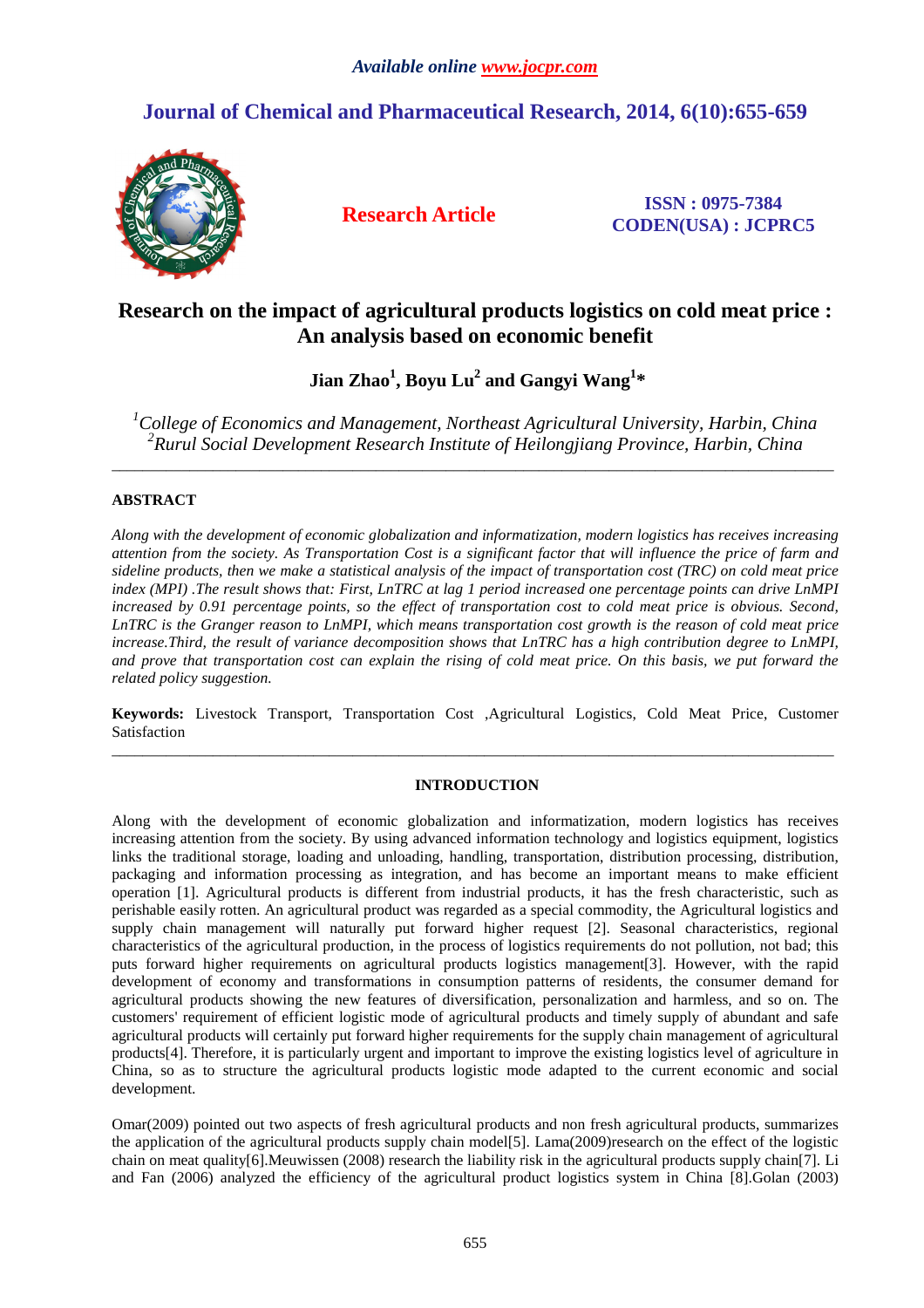analyze the development stage of the logistics of agricultural products, dividing the agricultural products supply chain at different stages [9]. Wang (2012) studies the factors affect the price of Chinese livestock products [10].Liu (2006) research of agricultural products logistics based on agricultural production and consumption characteristics [11]. This article combined theoretical with empirical method, analyzed the influence of cold meat price to breeding benefit and supplies, the change rule of cold meat price, focused on the formation and transmission mechanism of cold meat price from horizontal and vertical dimensions, so as to provide theoretical analysis framework and empirical analysis foundations for slowing down cold meat price fluctuation, promoting sustainable development of industry chain. Finally some targeted countermeasures and suggestions were put forward.

*\_\_\_\_\_\_\_\_\_\_\_\_\_\_\_\_\_\_\_\_\_\_\_\_\_\_\_\_\_\_\_\_\_\_\_\_\_\_\_\_\_\_\_\_\_\_\_\_\_\_\_\_\_\_\_\_\_\_\_\_\_\_\_\_\_\_\_\_\_\_\_\_\_\_\_\_\_\_*

#### **EXPERIMENTAL SECTION**

In this paper, we use STATA 12.0 software and make a statistical analysis of transportation cost (TRC) and cold meat price index (MPI) .The monthly data is from Jan.2008 to Dec.2013, and we undertook log processing to data, noted as LnTRC and LnMPI. All data was collected form China statistical yearbook and China livestock information website.

### **ADF unit root test**

In order to analyze each variable's stationary, we use ADF unit root test to inspect LnTRC and LnMPI, the result as is shown in table 1. Through the test results we can see that LnTRC and LnMPI are non-stationary. Then I calculate the difference of LnTRC and LnMPI, and denoted as d.LnTRC and d.LnMPI, results show that the two variable d.LnTRC and d.LnMPI are stable, and then we can use granger test and cointegration test.

| variable | <b>Test Statistic</b> | 1% Critical<br>Value | 5% Critical<br><b>Value</b> | 10% Critical<br><b>Value</b> | result   |
|----------|-----------------------|----------------------|-----------------------------|------------------------------|----------|
| LnTRC    | $-2.512$              | $-3.750$             | $-3.000$                    | $-2.630$                     | unstable |
| LnMPI    | $-1.581$              | $-3.709$             | $-2.983$                    | $-2.623$                     | unstable |
| D.LnTRC  | $-3.029$              | $-3.709$             | $-2.983$                    | $-2.623$                     | stable   |
| D.LnMPI  | $-3.865$              | $-3.709$             | $-2.983$                    | $-2.623$                     | stable   |

#### **Table 1. ADF test**

## **VAR model**

Vector auto regression (VAR) model is the simultaneous form of autoregressive model, A VAR (p) model of a time series y (t) has the form:

$$
A_0 y_{(t)} = A_1 y_{(t-1)} + \cdots + A_p y_{(t-p)} + \varepsilon_{(t)}
$$

Lag length selection have great influence for VAR model, if we establish two models, it is unable to determine the relationship between variables without the lag length. Therefore, the structure of VAR model is determined by the variables and lag length. I use Stata to measure the lag length; the result is shown in table 2:

| lag          | LR     | df |       | <b>FPE</b> | AIC         | HOIC        | <b>SBIC</b> |
|--------------|--------|----|-------|------------|-------------|-------------|-------------|
| $\mathbf{0}$ |        |    |       | .000015    | $-4.61458$  | $-5.79145$  | $-5.59638$  |
|              | 194.18 | 4  |       | 1.7e-04    | $-11.4251$  | $-11.0236$  | $-12.123$   |
| ∸            | 11.56* |    | 0.022 | $9.0e-05*$ | $-12.8196*$ | $-12.5012*$ | $-12.3126$  |
|              | 23.01  | 4  |       | $1.2e-06$  | $-12.1681$  | $-12.4824$  | $-12.1056*$ |
| 4            | 8.35   |    | 0.145 | 8.4e-09    | $-12.0121$  | $-12.2453$  | $-11.4254$  |

**Table 2. Related data of VAR model order** 

In this paper, I use AIC, SC criterion to identify the lag length. From table 2, we can get that the minimum AIC is -12.8196 in lag 2, so we choose 2 lag as the lag length. According to the analysis above, we construct the VAR regression model of LnTRC and LnMPI, and choose lag length as 3. Through the STATA 12.0, we get the formula of LnMPI as:

$$
LnMPI = 0.152 + 0.17LnMPI_{t-1} + 0.83LnMPI_{t-2} + 0.91LnLAV_{t-1} + 0.03LnLAV_{t-2}
$$

According to this formula, we can get that the transportation cost growth will promote cold meat price increase. LnTRC at lag 1 period increased one percentage points can drive LnMPI increased by 0.91 percentage points, so the effect of transportation cost to cold meat price is obvious.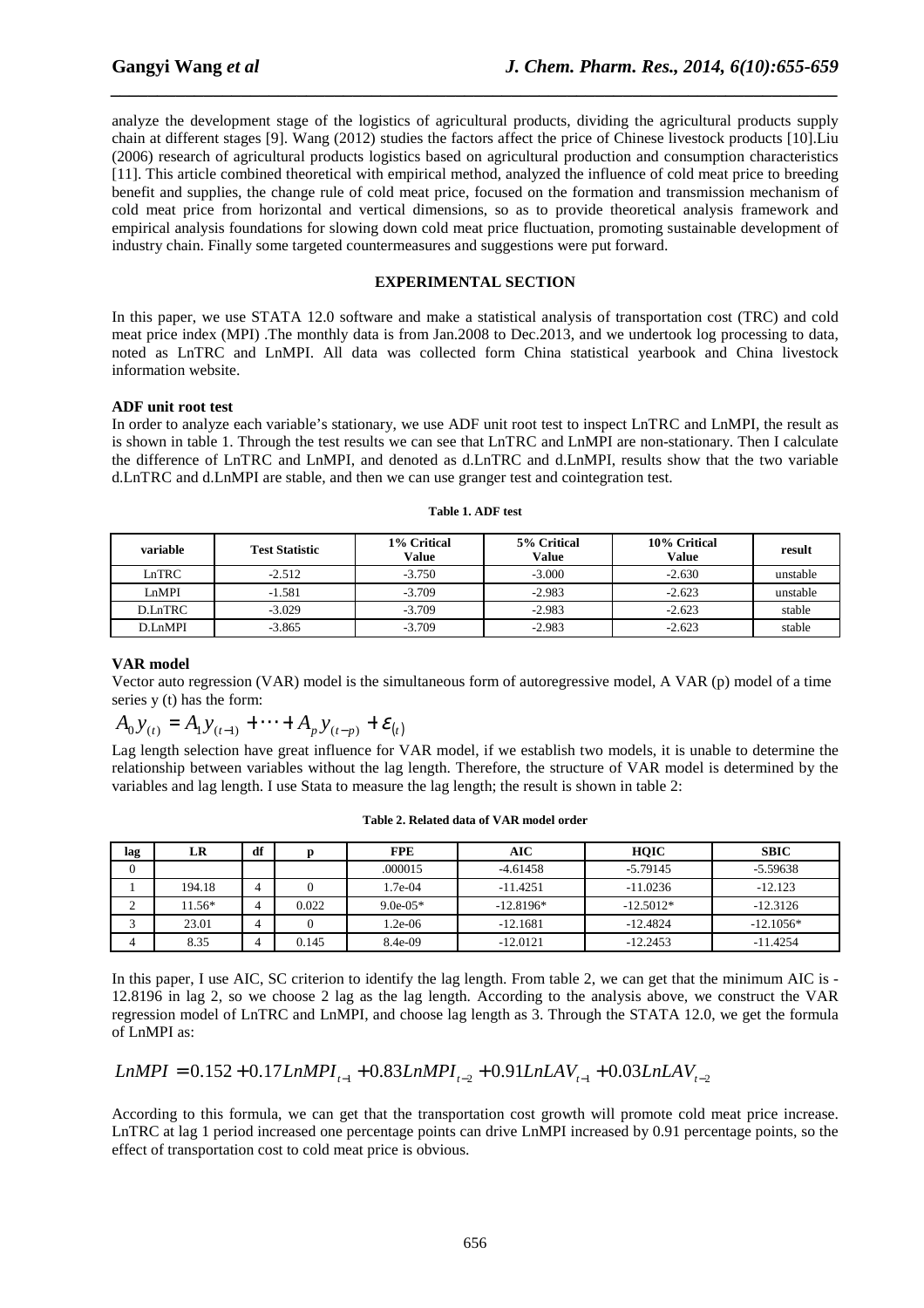#### **Granger causality test and Co-integration test**

Granger test is put forward by Granger (1969) and Sims (1972), Grainger test can be used to analyze the direct causal relation of a variable with another variable in VAR model. We assume a VAR model as:

*\_\_\_\_\_\_\_\_\_\_\_\_\_\_\_\_\_\_\_\_\_\_\_\_\_\_\_\_\_\_\_\_\_\_\_\_\_\_\_\_\_\_\_\_\_\_\_\_\_\_\_\_\_\_\_\_\_\_\_\_\_\_\_\_\_\_\_\_\_\_\_\_\_\_\_\_\_\_*

$$
y_{t} = \sum_{i=1}^{k} a_{i} y_{t-i} + \sum_{i=1}^{k} \beta_{i} x_{t-i} + u_{t}
$$

So the null hypothesis will be:

$$
H_0: \beta_1 = \beta_2 = \cdots = \beta_k = 0
$$

If all the parameter estimates of x are not significant, then the null hypothesis will not be rejected. In other words, if there is any parameter estimate of x significant, that means x is the granger reason to y. This test can be shown by F statistics:

$$
F = \frac{(SSE_r - SSE_u)/k}{SSE_u/(T - kN)}
$$

In this formula,  $SSE_r$  represents the residual sum of squares when null hypotheses was passed, and  $SSE_u$  represents the residual sum of squares when null hypotheses was not passed, k represents the lag length, N represents the number of variables. To analyze the relations between transportation cost and cold meat price. I use granger causality test to analyze this VAR model, the result is shown in table 3.

#### **Table 3. Granger causality test**

| <b>Equation</b> | Excluded          | chi2   | df | Prob > chi2 |
|-----------------|-------------------|--------|----|-------------|
| I nMPI          | Ln $\mathrm{TRC}$ | 19.294 |    | 0.000       |
| I nTRC          | I nMPI            | 10.988 |    | 0.485       |

From Table 3, we can get that LnTRC is the Granger reason to LnMPI, which means transportation cost growth is the reason of cold meat price increase. However, LnMPI is not the reason for LnTRC, so that cold meat price is not the reason of transportation cost change; this is also same to the conclusion above. At the same time, we take Johnson co-integration test to analyze the long-term relations between LnTRC and LnMPI, the results is shown in table 4:

#### **Table 4. Johnson Co-integration test**

| Rank | Parms | ப         | <b>Characteristic</b><br>Value | <b>Statistic</b> | 5% Significant<br>level |
|------|-------|-----------|--------------------------------|------------------|-------------------------|
|      |       | 203.12471 |                                | 5.8641*          | 15.41                   |
|      |       | 204.46236 | 0.13028                        | 3.0157           | 3.76                    |

According to the results, there exist at least one direct co-integration relationship between LnTRC and LnMPI, which means that there exist a long-term equilibrium relationship between transportation cost and cold meat price.

#### **Impulse-response function and Cholesky variance decomposition**

According to the results above, we can get that there exist a long-term equilibrium relationship between transportation cost and cold meat price, and transportation cost is the reason to cold meat price, also the VAR model is stable. There are two methods to analyze the VAR model: impulse-response function and cholesky variance decomposition. Impulse-response function describes the response of endogenous variable to random error, and we can get the endogenous variable's change trend from the graph.In order to analyze the VAR model, I use Impulseresponse function and cholesky variance decomposition, the results is shown in figure 1 and figure 2.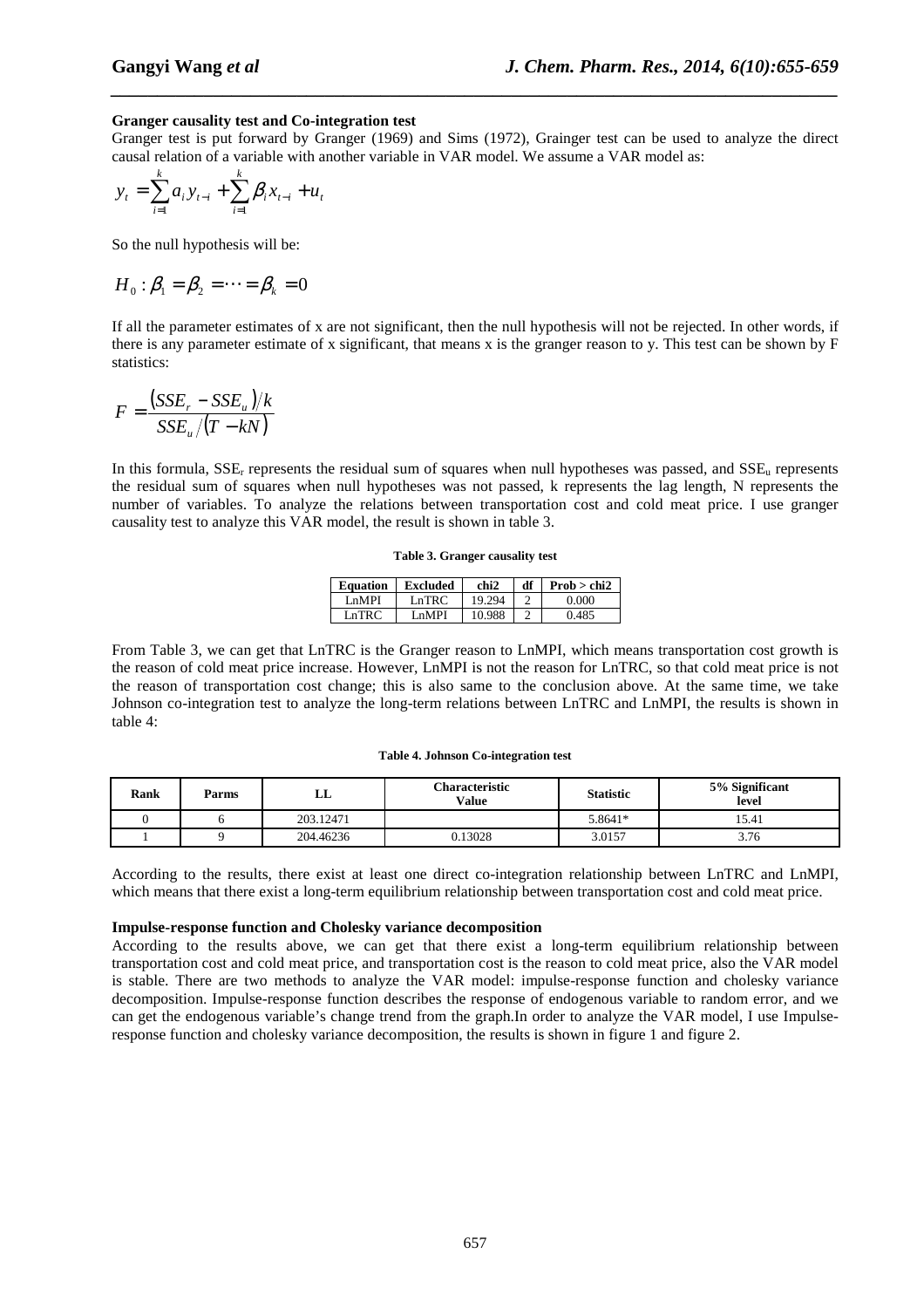

**Figure 1. Impulse-response analysis:(a)The impact of LnTRC to LnMPI; (b)The impact of LnMPI to LnMPI** 



**Figure 2. Cholesky variance decomposition:(a)The contribute degree of LnTRC to LnMPI; (b)Thecontribute degree of LnMPI to LnMPI** 

From figure 1(a), we can get that when LnTRC received one unit impact,it will lead LnMPI increase currently, LnMPI will reach the max at  $t=1$  period as 0.037, then LnMPI begin to stable and about 0.013 at  $t=6$  period. It illustrates there is long-term effect between transportation cost and cold meat price increase. From figure 1(b), if give LnMPI one unit impact, LnMPI will continue increasing and reach the maximum at t=0 period, this means that when meat prices inflation is appear, it will promote prices level continually rise. According to the impulse analysis results, we can get that transportation cost growth will significant influence meat prices increase, and once inflation happened, it will continue to promote price increasing, so that it is important to deal with the inflation. The cholesky variance decomposition also shows the same result, the contribution degree of LnMPI to LnMPI is gradually reduced while the contribution degree of LnMPI to LnTRC is gradually increased.

## **CONCLUSION**

To sum up, according to the test results we can get that transportation cost growth will promote cold meat price increase, and there exist a long-term equilibrium relationship between transportation cost and cold meat price. LnTRC at lag 1 period increased one percentage points can drive LnMPI increased by 0.91 percentage points, so the effect of transportation cost to cold meat price is obvious. From the result of impulse-response analysis, we find that the transportation cost will lead the price level sustained growth in the later several months. While once inflation happened, it will push prices continually rise, so it is much more difficult to control the inflation after it begin. With the rapid development of economy and transformations in consumption patterns of residents, the consumer demand for agricultural products showing the new features of diversification, personalization and harmless, and so on. The customers' requirement of efficient logistic mode of agricultural products and timely supply of abundant and safe agricultural products will certainly put forward higher requirements for the supply chain management of agricultural products

Therefore, in order to stabilizing cold meat price and promoting sustained development of livestock industry in china, we need to improve the work in the following aspects: first, strengthen the construction and improve the logistics system, especially rural logistics and transport industry; second, develop industrialization leading enterprises of slaughter and process industry to raise the level of industrial organization; third, advance the scientific and technological innovation of Livestock industry and standardized scale breeding so as to improve industrial quality; finally, improve circulating efficiency of livestock industry chain and operation mode of livestock to raise the level of market integration of industry chain. In addition, we should also